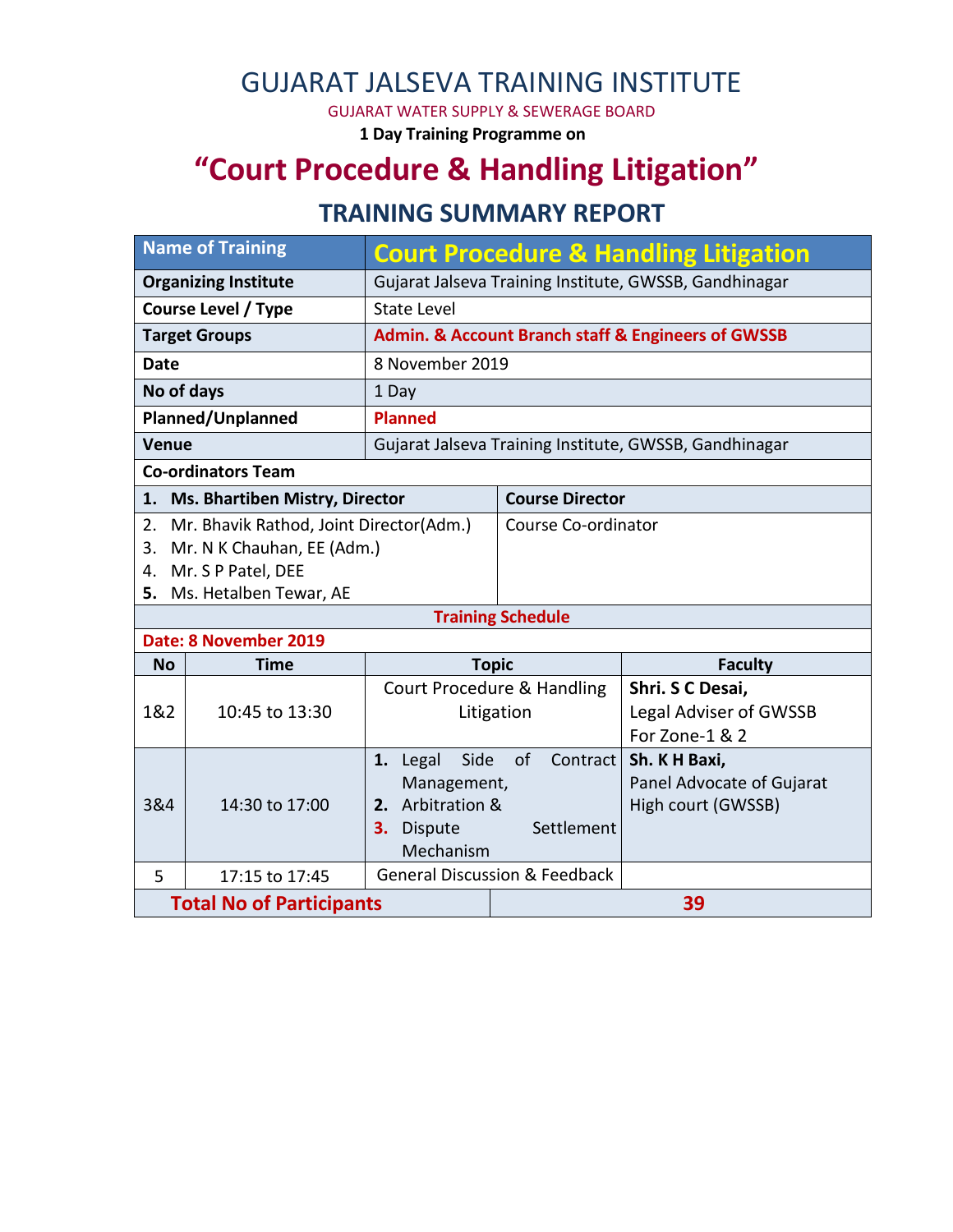#### **List of Participants**

| <b>Sr</b><br><b>No</b>  | <b>CPF No</b>      | <b>Name of Employee</b>               | <b>Designation</b> | <b>Office</b>                |
|-------------------------|--------------------|---------------------------------------|--------------------|------------------------------|
| $\mathbf{1}$            | GWSSB/9385         | ANILKUMAR AMRUTBHAI PRAJAPATI         | Senior Clerk       | PHMSD, Anand                 |
| $\overline{\mathbf{2}}$ | <b>GWSSB/3361</b>  | <b>ATULKUMAR JAYDEVLAL BRAHMBHATT</b> | DEE (C)            | PHSSD, Himatnagar            |
| 3                       | GWSSB/2049         | <b>BHARATKUMAR CHIMANLAL PATEL</b>    | Senior Clerk (AC)  | PHWD, Gandhinagar            |
| 4                       | GWSSB/03797        | CHHTRASINH MOTIBHAI CHAREL            | Senior Clerk       | PHSSD, Dahod                 |
| 5                       | GWSSB/3079         | CHUNIYABHAI HARJIBHAI DAMOR           | Senior Clerk (AC)  | PHMSD, Godhara               |
| 6                       | GWSSB/3353         | DINESHCHANDRA AMRUTLAL SOLANKI        | Senior Clerk (AC)  | PHWD, Radhanpur              |
| $\overline{\mathbf{z}}$ | GWSSB/7032         | DINESHKUMAR MANGALDAS PATEL           | Senior Clerk       | PHMSD, Gandhinagar           |
| 8                       | <b>GWSSB/10462</b> | DIPAKKUMAR SAVJIBHAI BARIYA           | DEE (C)            | <b>PHS Civil Unit, Zalod</b> |
| 9                       | GWSSB/9791         | HARESHBHAI KESHARABHAI BHURIYA        | Senior Clerk       | PHWD, Bhuj                   |
| 10                      | GWSSB/10192        | HARSHAD JASHUBHAI SUTHAR              | Junior Clerk       | PHMC, Ahmedabad              |
| 11                      | GWSSB/4028         | HARSUKHBHAI LAXMANBHAI CHAVDA         | Senior Clerk       | PHSSD, Manavadar             |
| 12                      | GWSSB/3556         | HASHMUKH RATILAL PARMAR               | Senior Clerk       | PHC, Nadiad                  |
| 13                      | GWSSB/9646         | HITESHKUMAR RAMANLAL PATEL            | Senior Clerk       | PHSSD-1, Gandhinagar         |
| 14                      | GWSSB/1847         | <b>JAGDISH PURSHOTAM TUVER</b>        | Senior Clerk (AC)  | PHWD, Veraval                |
| 15                      | <b>GWSSB/10509</b> | <b>JAY JAYANTIBHAI NAYAK</b>          | DEE (C)            | H.O, Gandhinagar             |
| 16                      | GWSSB/3342         | JAYENDRAKUMAR AMBALAL PATEL           | Senior Clerk (AC)  | Zone 1, Vadodara             |
| 17                      | GWSSB/2326         | JAYESHKUMAR PUNJABHAI GANDHI          | Senior Clerk       | PHWD, Nadiad                 |
| 18                      |                    | <b>JITENDRAKUMAR CHHOTUBHAI DABHI</b> | DEE (C)            | <b>PHSSD, Savali</b>         |
| 19                      | GWSSB/2815         | KANUBHAI UKABHAI MAKWANA              | Senior Clerk (AC)  | PHC, Nadiad                  |
| 20                      | GWSSB/4287         | KIRITKUMAR BALUBHAI RAJ               | Senior Clerk (AC)  | PHC, Vadodara                |
| 21                      | GWSSB/9387         | KIRITSINH FATESINH BARIA              | Senior Clerk       | PHMD, Dahod                  |
| 22                      | GWSSB/1409         | KIRTIKUMAR NATVARLAL BHATT            | Asst. Sup.         | Zone 2, Ahmedabad            |
| 23                      | GWSSB/5096         | MAHENDRASINH AMARSINH RATHOD          | Senior Clerk       | PHWD, Vyara                  |
| 24                      | GWSSB/4123         | MUKESHBHAI GOVINDBHAI PANCHAL         | Senior Clerk       | PHC, Ahmedabad               |
| 25                      | <b>GWSSB/9590</b>  | <b>PARAMSINH MOTISINH BAMAN</b>       | DEE (C)            | PHSSD, Godhra                |
| 26                      | GWSSB/1460         | PARSING JOKHNABHAI KISHORI            | Senior Clerk (AC)  | PHMSD, Lunawada              |
| 27                      | GWSSB/7836         | PIYUSHKUMAR CHANDRAKANT PATEL         | Junior Clerk       | PHSSD, Dholka                |
| 28                      | GWSSB/8246         | PRASHANT SURESHBHAI RANA              | Senior Clerk       | PHSSD, Bilimora              |
| 29                      | GWSSB/1777         | RAHEMTULLA JUSAB SUMRA                | Senior Clerk       | PHSSD, Mandvi-Kutch          |
| 30                      | GWSSB/1991         | RAJENDRAPRASAD DURLABHAJI MEHTA       | Senior Clerk       | PHWD, Veraval                |
| 31                      | GWSSB/3344         | RAJESHKUMAR RAJNIKANT KAYASTH         | Senior Clerk       | PHSSD, Netrang               |
| 32                      | GWSSB/3143         | RAMESHBHAI AJITBHAI DESAI             | Senior Clerk (AC)  | PHWD, Anand                  |
| 33                      | GWSSB/2810         | SANJAYKUMAR ANANDPRASAD RAO           | Senior Clerk (AC)  | PHC, Godhra                  |
| 34                      | GWSSB/4571         | SANJIVKUMAR CHANDULAL TADVI           | Senior Clerk (AC)  | PHWD, Chhotaudepur           |
| 35                      | GWSSB/1285         | SHAILESHKUMAR KANAIYALAL KADIYA       | Off. Sup.          | PHC, Ahmedabad               |
| 36                      | GWSSB/9810         | SHASHIKANT KESHABHAI SOLANKI          | Senior Clerk       | PHC, Mehsana                 |
| 37                      | GWSSB/4570         | SINGHABHAI VELABHAI SUVERA            | Asst. Sup.         | PHWD, Modasa                 |
| 38                      | GWSSB/4499         | TAHERALI KHANJIBHAI DAVDA             | Senior Clerk (AC)  | H.O, Gandhinagar             |
| 39                      | GWSSB/3801         | UDESANG BANESANG GOHIL                | Senior Clerk (AC)  | PHSSD, Dhandhuka             |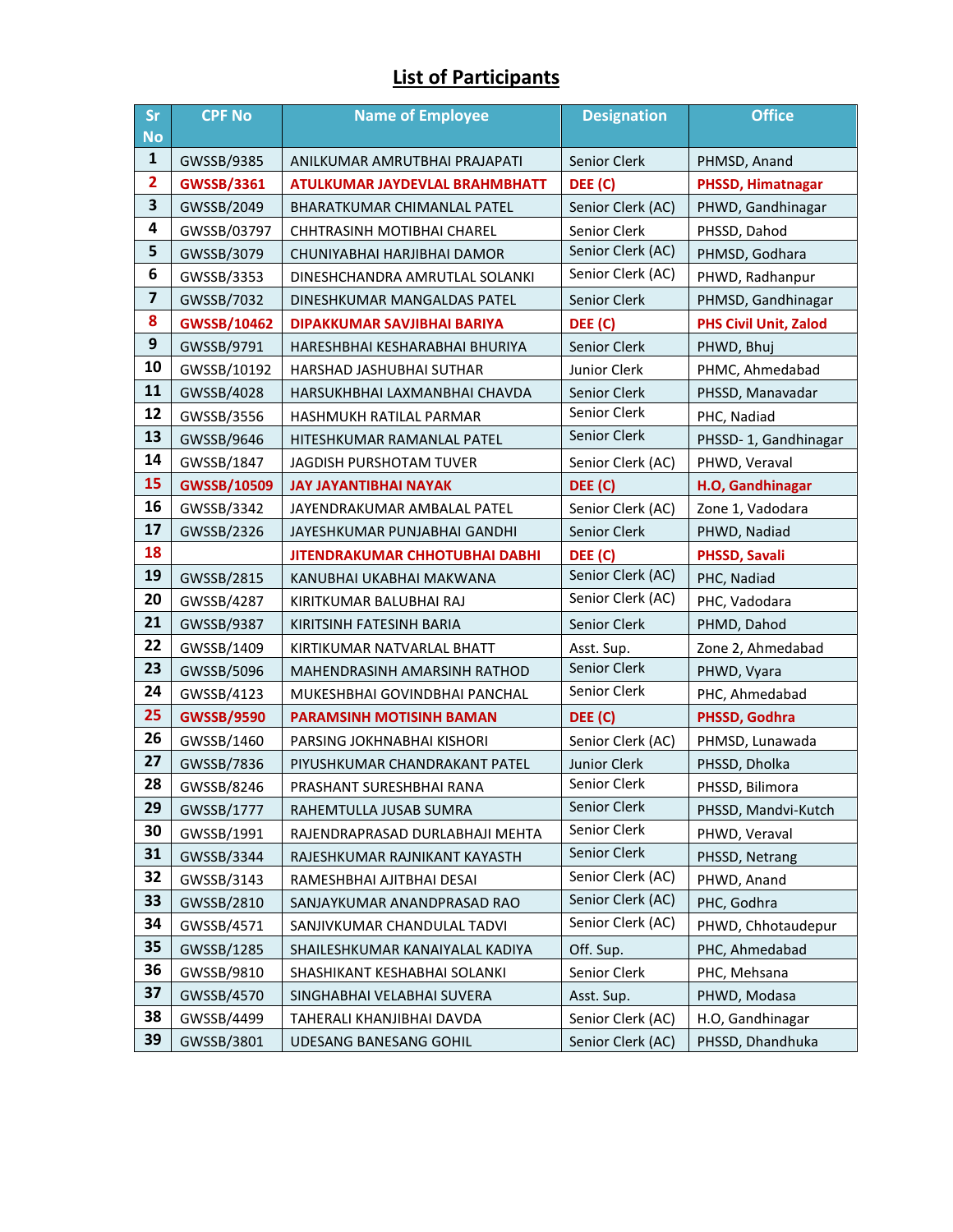## **Photo Gallery**

#### 1. **Inaugural Session**



**2. Sh. K H Baxi**, Panel Advocate of Gujarat High court addressing the trainees